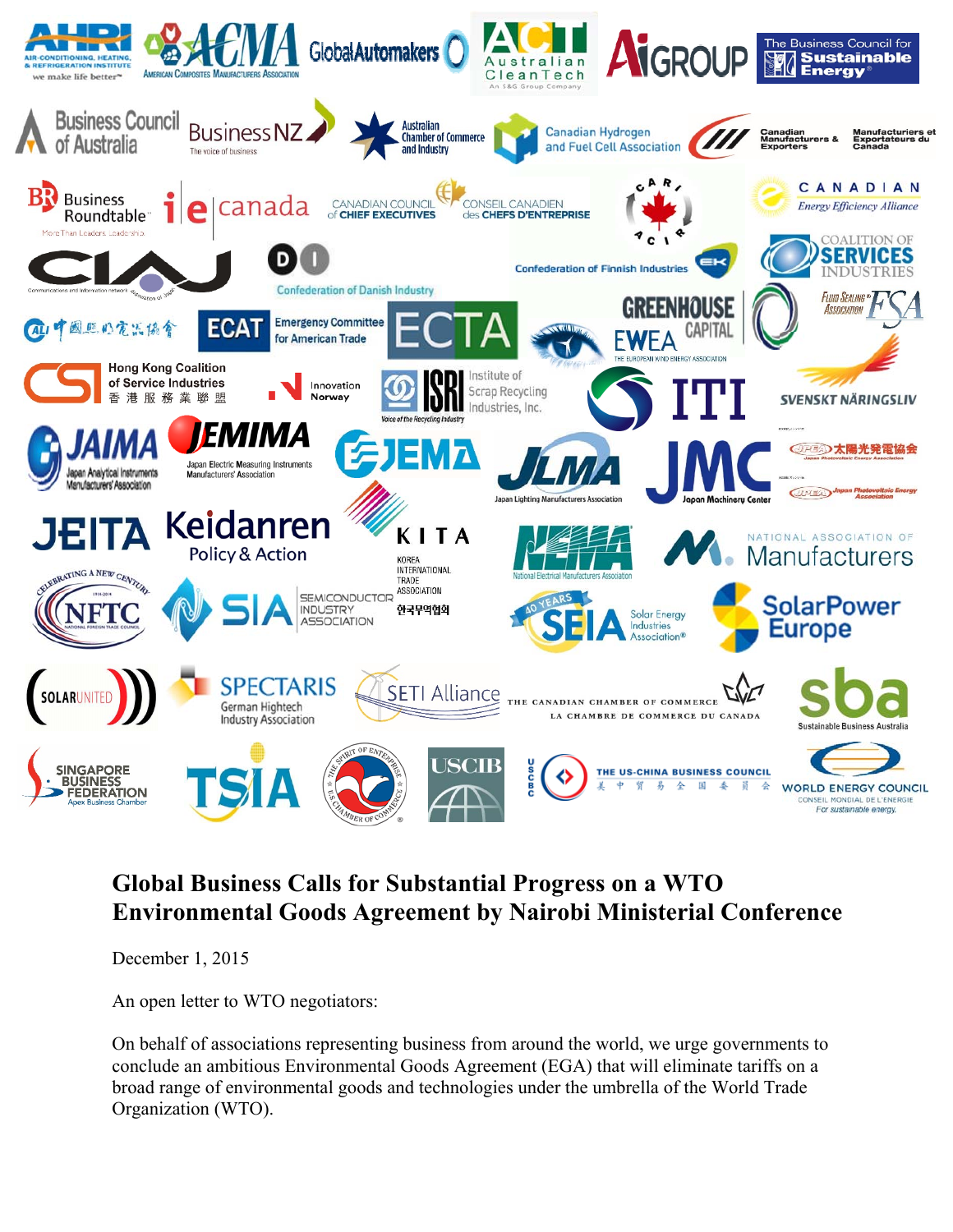Industries across the globe strongly endorse efforts to negotiate an EGA that is commercially significant, negotiated in a timely fashion, implementable and adequately flexible to accommodate and adjust to innovation.

To this end, we call on negotiators to make substantial progress towards an ambitious outcome by the 10th Ministerial Conference of the WTO to be held in Nairobi, Kenya from 15 to 18 December 2015.

We hope the agreement will encourage the inclusion of as many economies as possible, provided that new entrants are supportive of an ambitious result. We applaud Iceland, Israel and Turkey for joining the negotiations this year, and encourage additional economies to consider entering into the agreement as a means to lowering the cost of adopting environmentally-friendly technologies and integrating into global supply chains.

We commend the work of our countries' negotiators on their progress so far and commit to working with governments around the world to realize substantial progress towards a comprehensive EGA that promotes economic growth, improves environmental outcomes and advances innovation by the 2015 WTO Ministerial Conference.

Sincerely,

Air-Conditioning, Heating & Refrigeration Institute (AHRI) American Composites Manufacturers Association (ACMA) Association of Global Automakers Australian Chamber of Commerce & Industry (ACCI) Australian Cleantech Australian Industry Group (AIG) Business Council for Sustainable Energy (BCSE) Business Council of Australia Business NZ Business Roundtable (BRT) Canadian Association of Importers and Exporters (I.E. Canada) Canadian Association of Recycling Industries Canadian Energy Efficiency Alliance Canadian Council of Chief Executives Canadian Hydrogen and Fuel Cell Association Canadian Manufacturers and Exporters Coalition of Services Industries (CSI) China Association of Lighting Industry (CALI) Communications and Information Network Association of Japan Confederation of Danish Industries Confederation of Finnish Industries Confederation of Swedish Enterprise Emergency Committee for American Trade (ECAT) Emissions Control Technology Association (ECTA) European Wind Energy Association (EWEA) Fluid Sealing Association Greenhouse CleanTech Hong Kong Coalition of Service Industries Information Technology Industry Council (ITI) Innovation Norway